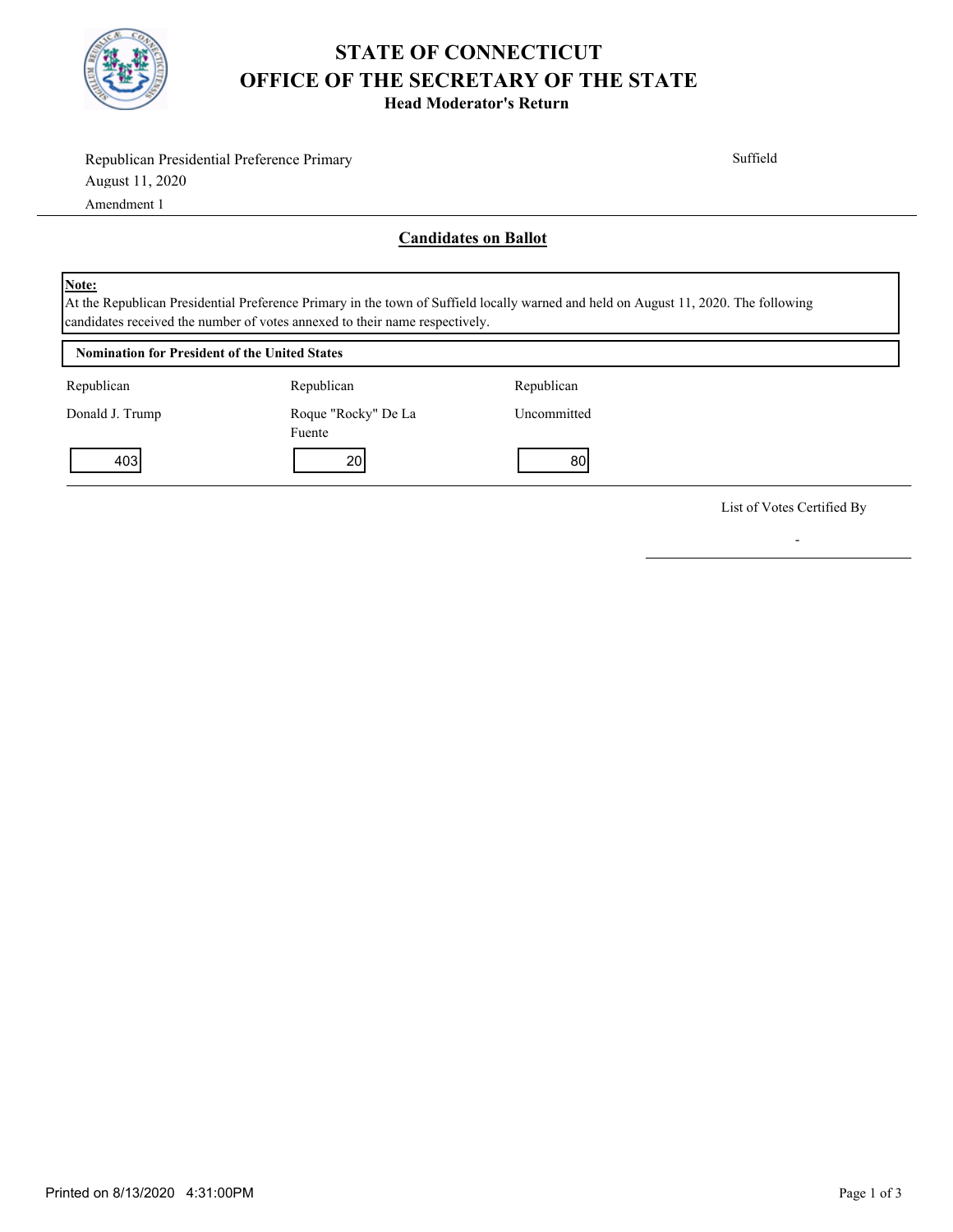

## **STATE OF CONNECTICUT OFFICE OF THE SECRETARY OF THE STATE**

**Head Moderator's Return**

| Republican Presidential Preference Primary<br>August 11, 2020<br>Amendment 1                                                                                                                                                                     | Suffield        |  |  |  |
|--------------------------------------------------------------------------------------------------------------------------------------------------------------------------------------------------------------------------------------------------|-----------------|--|--|--|
| <b>Report of Absentee Ballots</b>                                                                                                                                                                                                                |                 |  |  |  |
| <b>Congressional District 2</b>                                                                                                                                                                                                                  |                 |  |  |  |
| <b>Number Received from Town Clerk</b>                                                                                                                                                                                                           |                 |  |  |  |
| <b>Number Issued</b>                                                                                                                                                                                                                             |                 |  |  |  |
| Presidential<br><b>Election Day Registration</b><br>Military<br>Absentee<br>Overseas                                                                                                                                                             |                 |  |  |  |
| ٠<br>٠<br>٠<br>٠<br>244<br>$\overline{0}$<br>$\mathbf{1}$<br>$\overline{0}$<br>$\overline{0}$                                                                                                                                                    | $\equiv$<br>245 |  |  |  |
| <b>Number Rejected</b><br>$(-)$                                                                                                                                                                                                                  |                 |  |  |  |
| Absentee<br>Military<br><b>Overseas</b><br><b>Election Day Registration</b><br>Presidential                                                                                                                                                      |                 |  |  |  |
| ٠<br>٠<br>15<br>٠<br>$\overline{0}$<br>0<br>$\overline{0}$<br>۰<br>$\overline{0}$                                                                                                                                                                | 15<br>=         |  |  |  |
| Number Counted                                                                                                                                                                                                                                   | 230             |  |  |  |
| <b>Report of Provisional Ballots</b>                                                                                                                                                                                                             |                 |  |  |  |
| Total Provisional Ballots Issued Town wide                                                                                                                                                                                                       | $\overline{0}$  |  |  |  |
| <b>Official Check List Report</b>                                                                                                                                                                                                                |                 |  |  |  |
| <b>Names on Official Check List</b>                                                                                                                                                                                                              | 2,652           |  |  |  |
| (Names on the Official check list-Names on Active List and names Restored to the Active List<br>on Election Day; also Overseas Ballot Applicants.)                                                                                               | $(+)$           |  |  |  |
| <b>Election Day Registration</b>                                                                                                                                                                                                                 | 0               |  |  |  |
| (Total Election Day Registration (EDR) Issued)                                                                                                                                                                                                   |                 |  |  |  |
| <b>Grand Total Names on Active List</b>                                                                                                                                                                                                          | 2,652           |  |  |  |
| <b>Names Checked as Having Voted</b>                                                                                                                                                                                                             | 520             |  |  |  |
| (Total of names-by-name count of ALL names checked on the Official Check List as having<br>voted at the polls, by Absentee ballot and by Overseas Ballot -- including names checked at<br>the absente ballot central counting location, if any.) |                 |  |  |  |
| Total Votes for Governor/President<br>All Candidates                                                                                                                                                                                             | 0               |  |  |  |
| (This number should be less than or Equal to names checkes as having voted)                                                                                                                                                                      |                 |  |  |  |